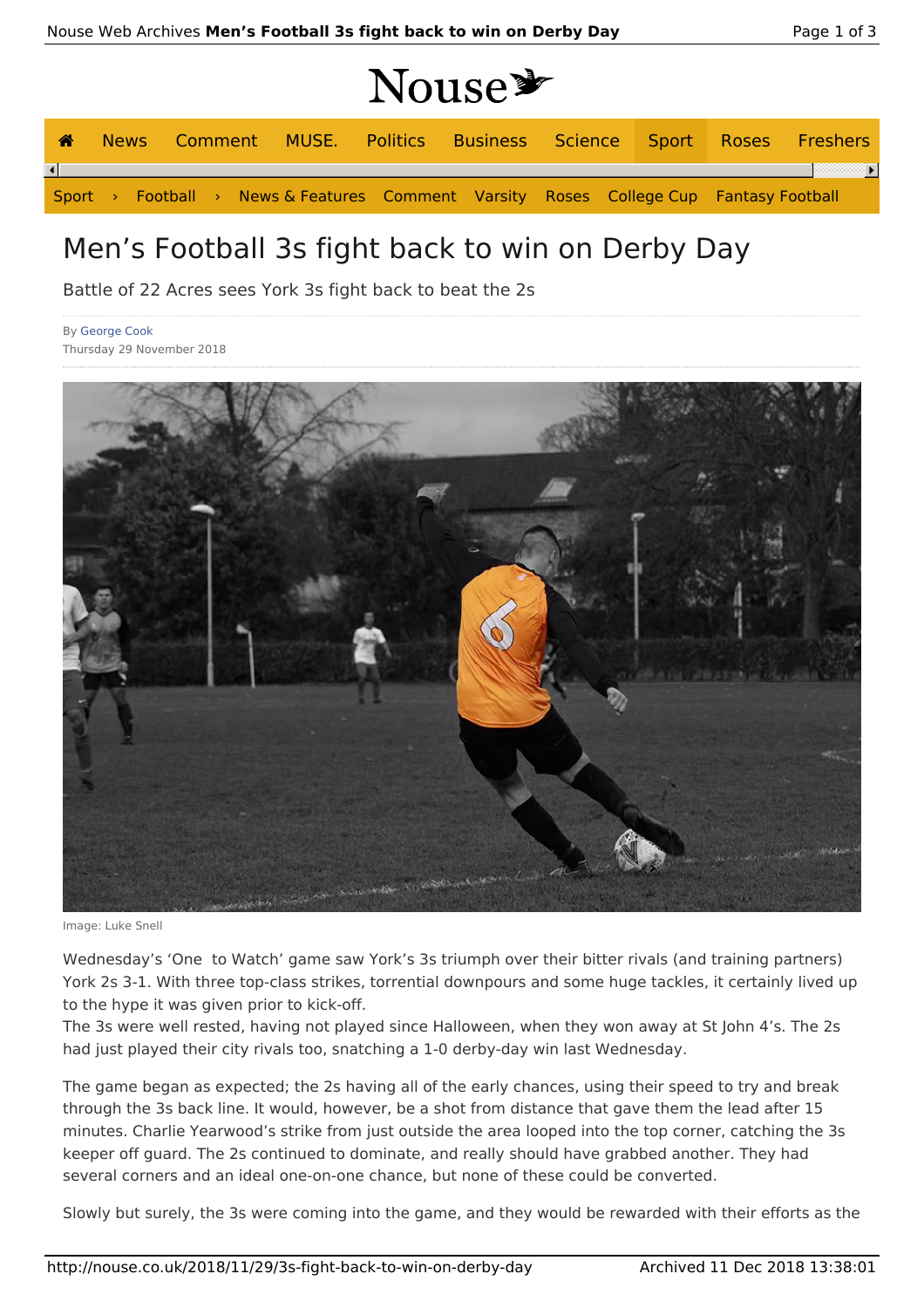#### Nouse Web Archives **Men's Football 3s fight back to win on Derby Day** Page 2 of 3

first half dragged on. A scramble in the 2s goalmouth allowed Nathan de la Hoya to roll the ball into an empty net, putting them back on level-terms. The 2s were rattled by this, which the 3s took perfect advantage off. Just moments after putting the 3s level, Nathan de la Hoya grabbed another to put them in front. Picking up the ball just outside the area, he exquisitely placed it into the bottom right-hand corner, sending the 3s berserk in celebration. With seconds left in the first half, it should really have been three, but the ball was just edged round the side of the post by the 2s keeper.

The 2s half-time talk was surely a difficult one to make. They'd dominated most of the first-half, but a lapse in concentration in the latter stages had costed them dearly. With the vicious wind behind them in the second-half, they certainly still had a great chance of taking all three points. However, this belief would take a huge hit early into the second-half, when another fantastic strike put the 3s further ahead, now 3-1. The 2s battled on and on for the remainder of the half and deserve credit for not losing their heads in a fiery derby like this. Nonetheless, the 3s back-line was rock solid for the second 45, seemingly impossible for the 2s to crack. A scramble in the goalmouth in the dying moments nearly got the 2s a consolation goal, but it was somehow cleared away.

The derby certainly lived up to its expectations, and BT Sport will surely be regretting faffing around so much with the River Plate and Boca Juniors tie, when they could've had this gem. The Nouse man of the match goes to the 3s star-man Nathan de la Hoya. His first goal inspired a great fightback, and his second was surely worth of a 1s call-up.

The win sends the 3s into second position in the Northern 5B league, above the 2s but level on points. The 3s do however have a game in hand on their rivals, so will hope to capitalise on this and widen the gap. Next up for them is a tough away trip to Leeds Trinity 2s at the end of January, who are top of the league. This was the first game the 2s have lost at home since February 7th, when Teeside 2s snatched the three points. The York boys will hope to get back to winning ways when they travel to Sunderland at the end of January.

#### **Attendance: 18**



## Write for Nouse Sport

Get in touch with the editors

Join the Facebook group

## More in Sport

York 'Movember' total revealed